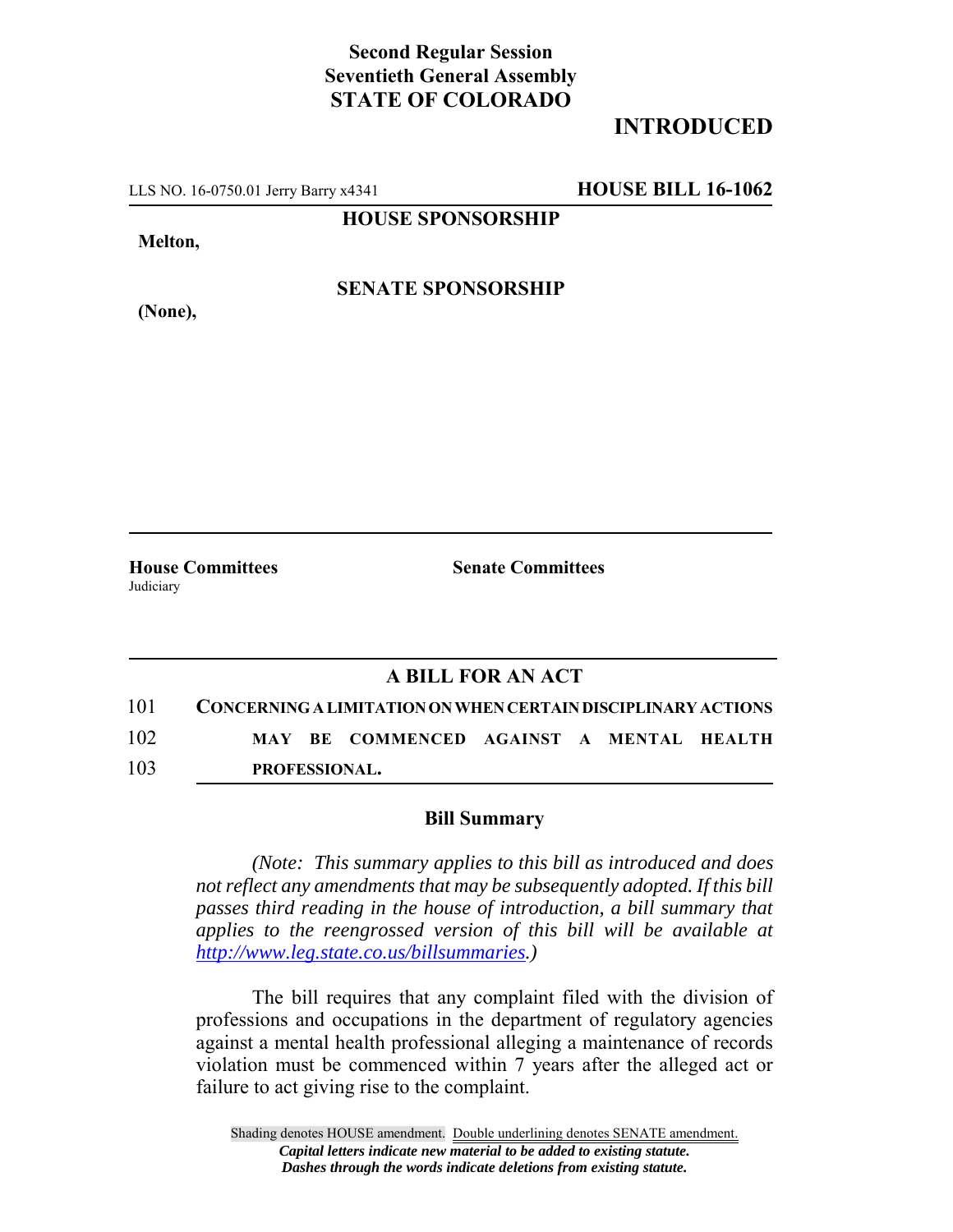*Be it enacted by the General Assembly of the State of Colorado:*

 **SECTION 1.** In Colorado Revised Statutes, 12-43-224, **amend**  $3 \quad (1)$  (a) as follows:

 **12-43-224. Disciplinary proceedings - judicial review - mental and physical examinations - multiple licenses.** (1) (a) A proceeding for discipline of a licensee, registrant, or certificate holder may be commenced when the board that licenses, registers, or certifies the licensee, registrant, or certificate holder has reasonable grounds to believe that the licensee, registrant, or certificate holder under the board's 10 jurisdiction has committed any act or failed to act pursuant to the grounds established in section 12-43-222 or 12-43-226. ANY PERSON WHO ALLEGES THAT A LICENSEE, REGISTRANT, OR CERTIFICATE HOLDER VIOLATED A PROVISION OF THIS ARTICLE RELATED TO MAINTENANCE OF RECORDS OF A CLIENT EIGHTEEN YEARS OF AGE OR OLDER MUST FILE A COMPLAINT OR OTHER NOTICE WITH THE DIVISION WITHIN SEVEN YEARS AFTER THE PERSON DISCOVERED OR REASONABLY SHOULD HAVE DISCOVERED THE MISCONDUCT. THE SEVEN-YEAR LIMITATION DOES NOT APPLY TO THE FILING OF A COMPLAINT OR OTHER NOTICE WITH THE DIVISION FOR ANY OTHER VIOLATION OF THIS ARTICLE, INCLUDING THE ACTS DESCRIBED IN SECTION 12-43-222 OR 12-43-226.

 **SECTION 2. Effective date - applicability.** This act takes effect July 1, 2016, and applies to complaints or notices filed with the division of professions and occupations on or after said date.

**SECTION 3. Safety clause.** The general assembly hereby finds,